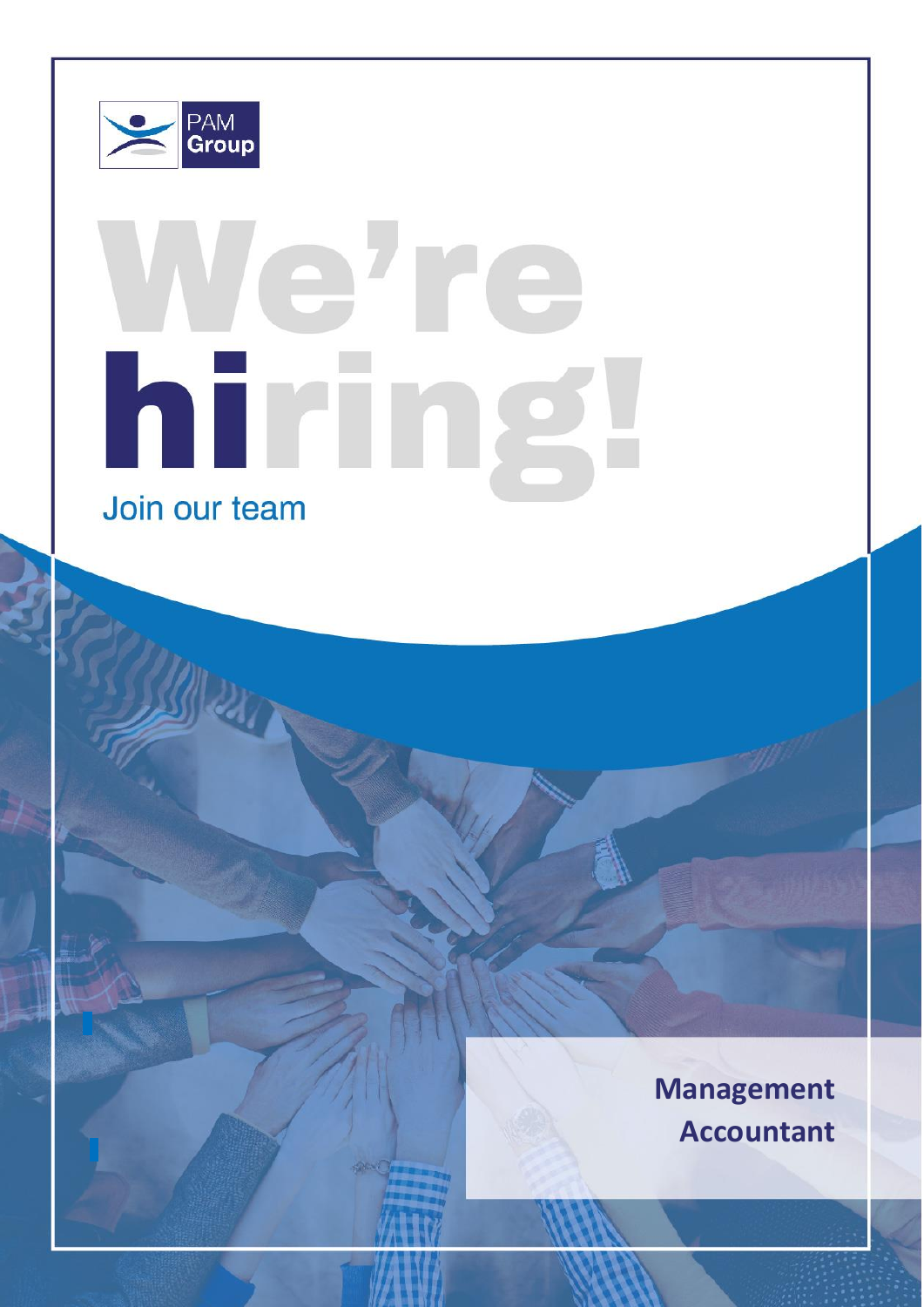

Role: Management Accountant Location: Aintree Innovation Centre Salary: £30,000 - £32,000 per annum plus study support

PAM Health is a division of PAM Group (the leading occupational and wellbeing provider in the UK) and is an online retailer of ergonomic equipment and medical products selling to both consumers and businesses. We have an exciting opportunity to join the team, you will play a key part in the businesses success.

### **Role**

- ❖ Completing financial analysis including stock and commercial reporting
- ❖ Prepare customer and product margin analysis to ensure business margins are fully understood.
- ❖ Business partner for Pam Health
- ❖ Accruals & prepayment management for the businesses.
- ❖ Nominal account activity review
- ❖ Analysis of monthly brand P&L's holding meetings with relevant Directors to go through their P&L
- ❖ Fixed asset register maintenance, preparation of monthly depreciation journals and reconciling the fixed asset balance sheet accounts
- ❖ Monthly credit control
- ❖ Collaborating with internal support functions as required to ensure the financial reports are accurate and produced in a timely manner.
- ❖ Supporting year end statutory accounts audit process
- ❖ Preparing a full set of management accounts for PAM Health against tight deadlines

# **About You**

- ❖ Have experience of working within a fast paced, highly commercial organisation
- ❖ Be comfortable preparing full sets of management accounts
- ❖ Have excellent stakeholder relationship skills and robust influencing skills.
- ❖ Be commercially minded
- ❖ Ideally have experience within warehouse/logistics/manufacturing, but all industries will be considered
- ❖ Have practical experience of financial analysis and reporting.
- ❖ Have advanced excel skills
- ❖ CIMA/ACCA qualified preferred but not essential (either part or full)

### **Employee Benefits**

- ❖ Industry Leading Healthcare Scheme Opticians, Dental, Physio & more!
- ❖ Excellent Pension Plan 8% auto-enrolment and up to 5% matched contribution
- ❖ 24/7 Doctor helpline book a telephone or video appointment with a GP
- $\div$  Employee Assistance Program 24/7 telephone counselling helpline
- ❖ Flexible working hours and 33 days annual leave (includes bank holidays)
- ❖ Top training and development opportunities, with best-in-class tech gear

# **Our Values**

At PAM we are passionate about people and delivering our Everyday Things That Matter Values and Behaviours to our customers and our colleagues. Our cultural philosophy is based on putting our people first, creating high performing teams who deliver great services for our clients.

We're looking for driven and ambitious professionals to join our team, who are just as passionate about our philosophy and values as we are:

If you're looking for your next career move and are wanting to work with a rewarding company, please get in touch with our Recruitment department for a confidential chat about joining the PAM Team. [Recruitment@pamgroup.co.uk](mailto:Recruitment@pamgroup.co.uk)